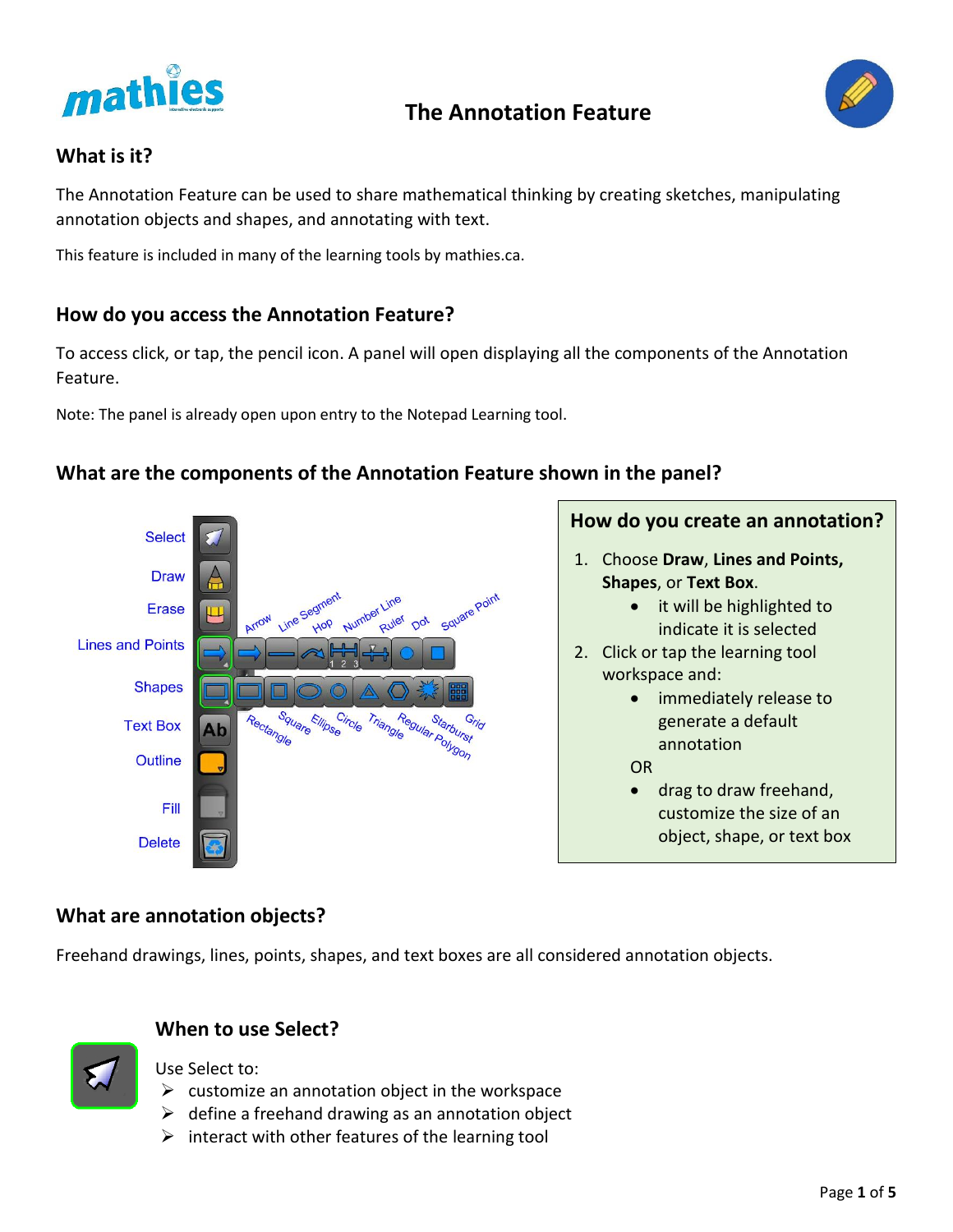# **The Annotation Feature**

#### **How to customize annotations?**

#### **Draw**



Select a drawing object that has been created in the workspace.

#### **Rotate**

 $\triangleright$  change orientation of the object

#### **Outline**

- $\triangleright$  change colour
- $\triangleright$  adjust thickness
- $\triangleright$  adjust transparency

#### **Draw More on Selection**

 $\triangleright$  continue drawing freehand

#### **Text Box**



**Rotate** 

Outline Transparency

raw More on Selection

Outline

Outline **Thickne**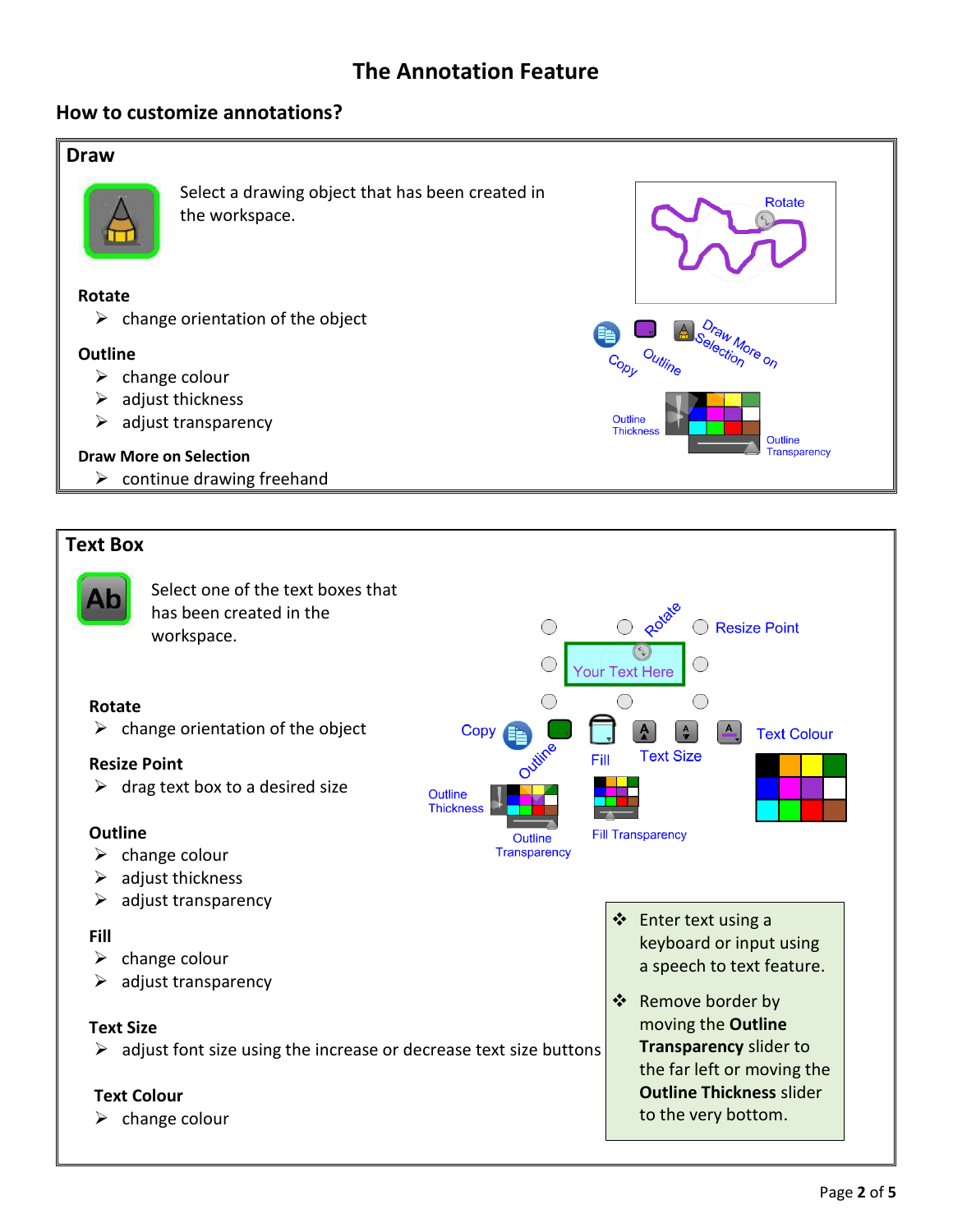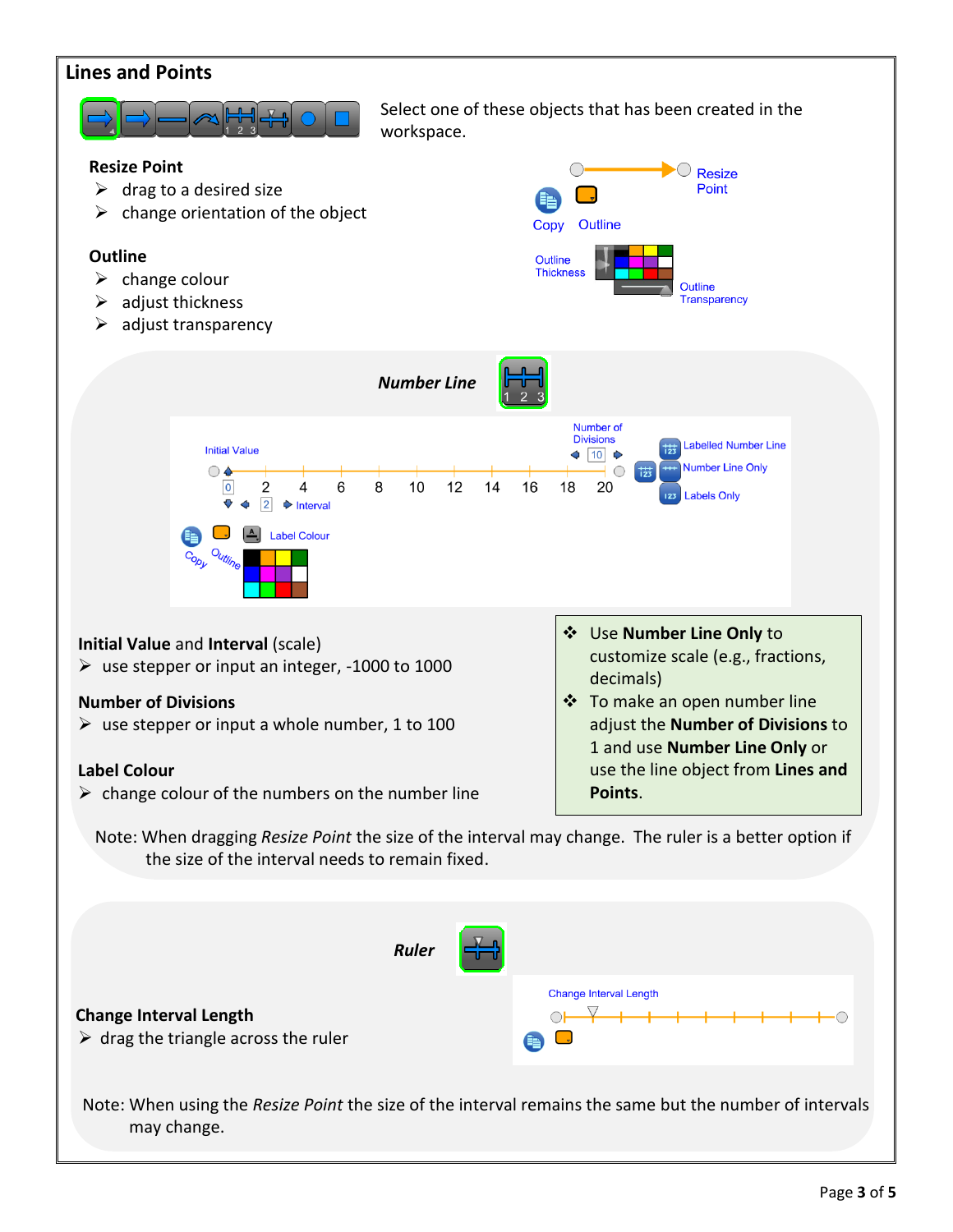